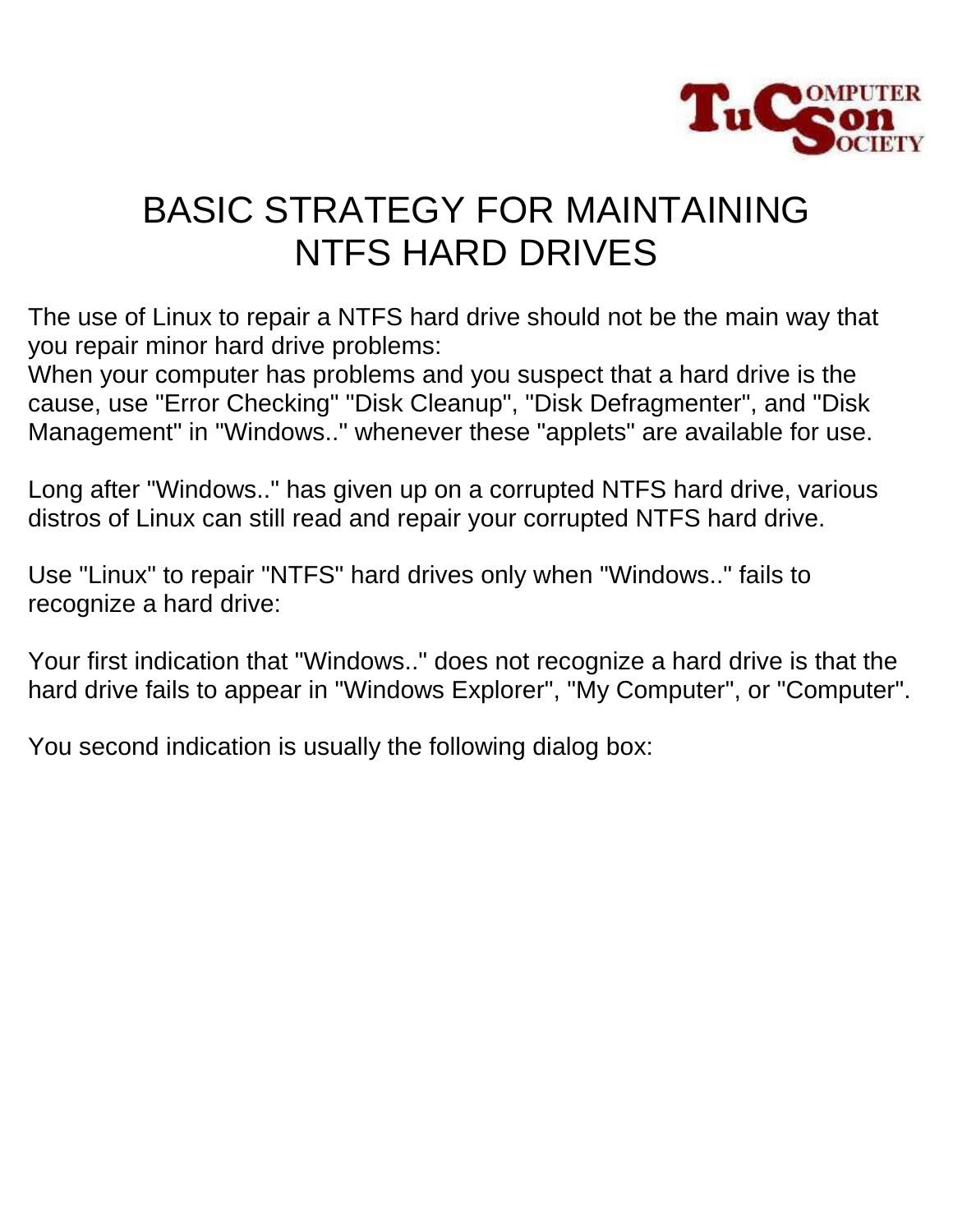| nitialize Disk)                                                                                                                                                     |
|---------------------------------------------------------------------------------------------------------------------------------------------------------------------|
| You must initialize a disk before Logical Disk Manager can access it.                                                                                               |
| Select disks:                                                                                                                                                       |
| Disk 0                                                                                                                                                              |
|                                                                                                                                                                     |
|                                                                                                                                                                     |
|                                                                                                                                                                     |
| Use the following partition style for the selected disks:                                                                                                           |
| ● MBR (Master Boot Record)                                                                                                                                          |
| G GPT (GUID Partition Table)                                                                                                                                        |
|                                                                                                                                                                     |
| Note: The GPT partition style is not recognized by all previous versions of Windows.<br>It is recommended for disks larger than 2TB, or disks used on Itanium-based |
| computers.                                                                                                                                                          |
| nκ<br>Cancel                                                                                                                                                        |

Always click the "Cancel" button when the above dialog box is displayed. When "Windows.." fails to recognize a hard drive, immediately shut down your computer in order to reduce the possibility of more damage occurring to the failed hard drive.

After shutting down your computer, you have two options for repairing the failed hard drive:

## Option 1:

You can boot up your computer with a bootable CD ("LiveCD"), a bootable DVD ("LiveDVD"), or a bootable DVD. The bootable media should be one that has one or more utilities for repairing hard drives and/or for recovering data files/folders from the failed hard drive.

After booting up your Windows computer with bootable media, run one or more software utility programs to repair the failed hard drive and/or to recover the data files/folder from the failed hard drive.